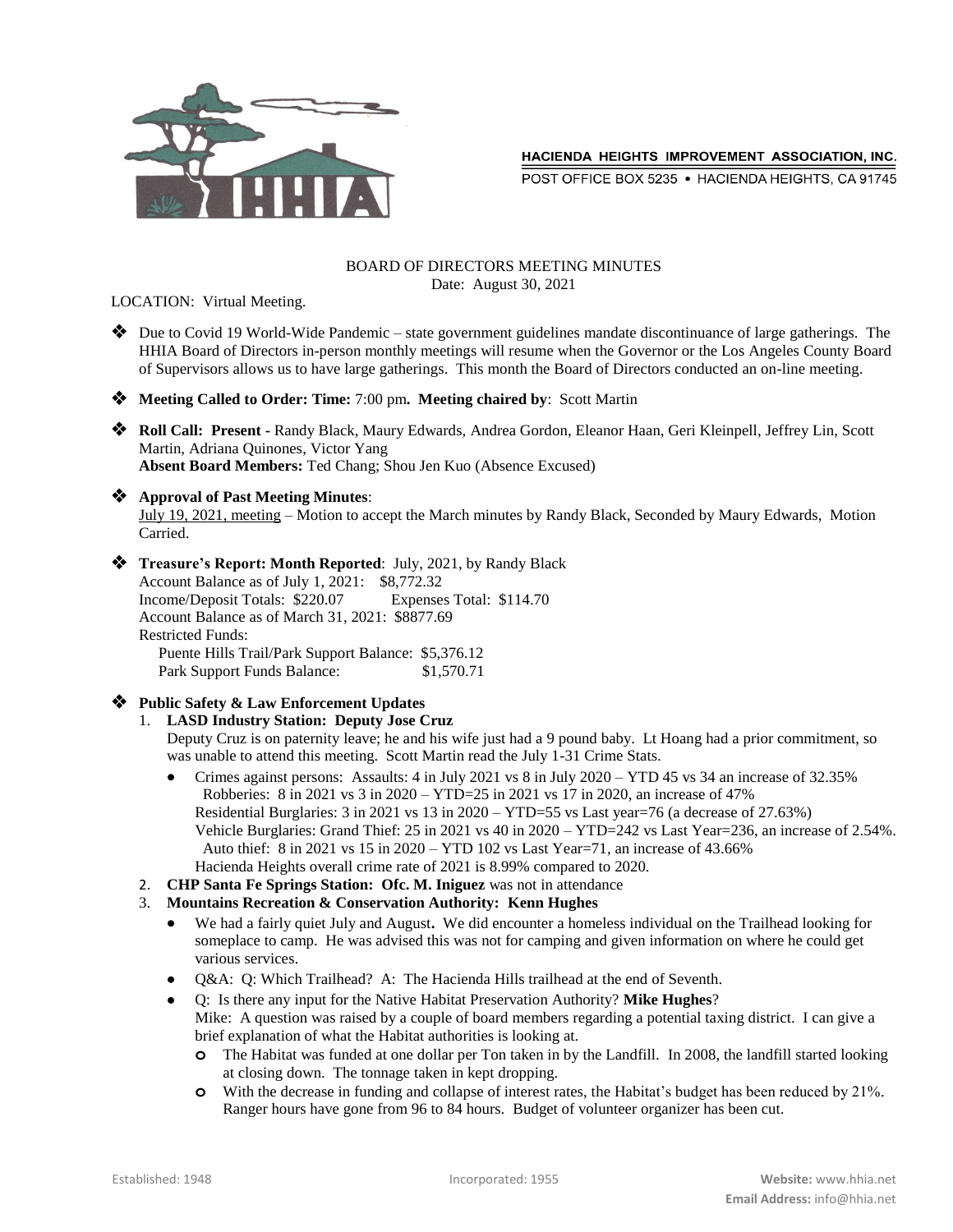## **Public Input:** .

- Kenny Chang Even though crime rate is going up, law enforcement officers cannot arrest or even give a citation to those who are drunken abusers or have mental illness or are homeless. Our current DA system seems to protect criminals, not innocent parties. We need to do something to make a change.
- Peng Ti Liu It is an important discussion today. The Crime Statistics read today stated in Hacienda Heights Overall Crime Rate rose 8.99%. We see more and more drug users and those with mental health problems. What can we do if they do not prosecute criminals at all. Criminals get arrested then released, get arrested then released. It does not do any good. We need to make a change.

## **Presentation: Recall/No-Recall of LA Co. Dist. Attny. George Gascon**

Presenter: Kathy Cady, JD

- Kathy's credentials: 31 years as a prosecutor with the LA County DA's Office; Holds a Juris Doctorate; Tried over 90 felony jury Trials; Was the special assistant to the Director for the Bureau of Victims' Services; Is a Victims' Rights Attorney; Is a lifelong Democrat.
- See separate PDF "8-Gascon Recall Presentation-Kathy Cady"

Presenter: Mia Yamamoto

- Mia's credentials: BS in government; past president of CA Attorney for Criminal Justice; co-founder of the Asian Pacific Amer. Bar Assoc. of So.Cal.; A Defense Attorney.
- George Gascon believes the prior criminal justice policies have not resulted in any appreciable Public Safety.
- He has taken away the power of "enhancements" to increase sentences by 10 to 25 years.
- Mia acknowledged her biased point of view on the side of the Defendants against the government.
- She believes LA County hasn't given Gascon a chance to prove "his criminal justice reform policy " can exist with "public safety".
- Gascon hired three defense attorneys to serve as prosecutors because they could relate easier to the defendant's point of view.
- Gascon has very limited "cash bail" allowed until it can be reformed (most suspects get released without any bail).

## **Community Representatives:**

- 1 **Representative 4th Supervisorial District: Nick Holden (Supervisor Janice Hahn)**
	- LA County Libraries are now Fine-Free. Fines were less than 1% of their revenue. Studies have shown Fine-Free libraries have increased library card registrations and 200% increase of returned materials.
	- County Supervisors are watching Senate Bills 9 and 10 regarding possible elimination of single family housing. Supervisors have not taken a position but he will follow up with Supervisor Hahn.

## 2 **Representative 39th Congressional District: John Ding (Congresswoman Young Kim)**

- As was presented earlier the crime rate in Hacienda Heights has skyrocketed compared to 2020 aince the new DA took office and Congresswoman Young Kim is deeply concerned with the situation. On August 10th she visited the Industry Sheriff Station, which covers HH and La Habra Heights. She did a ride-along with Deputy Cruz and Moran to discuss the homeless crisis in the local areas. She also visited the Hsi Lai Temple and discussed operations during Covid and their after school program.
- Congress is closely monitoring the situation in Afghanistan and the Congresswoman is working to help constituents in the 39<sup>th</sup> Congressional District who have loved ones remaining in Afghanistan. Please let our office know if anyone needs help regarding the situation. We'll do what we can.
- Q&A

Q: What information can you offer as to why the Congresswoman is not voting on bills that relate to firearms and increasing controls. Second, Is it true she did not vote for the infrastructure bill for the Highway 60/57 interchange. A: First, she'll make sure we can keep guns out of the wrong hands and help those who are mentally ill to get help they need. The Second Amendment gives lawful residents the right to own guns. Second, she wants to work on a bi-partisan motion versus having to pass a 3.5 Trillion dollar "infrastructure" bill to get the 57/60 portion in the smaller bill passed.

- John will email answers directly to two other questions.
- 3 **32nd State Senate District: Kyle Miller (Senator Bob Archuleta)**
	- This is a busy time in the Senate and Assembly since bills have been passed in one house and passed on to the other.
	- The Senator was recently named as Chair of the committee on Hydrogen Power.
	- The budget process ended which brought money back to the district. A new fire engine was added to La Habra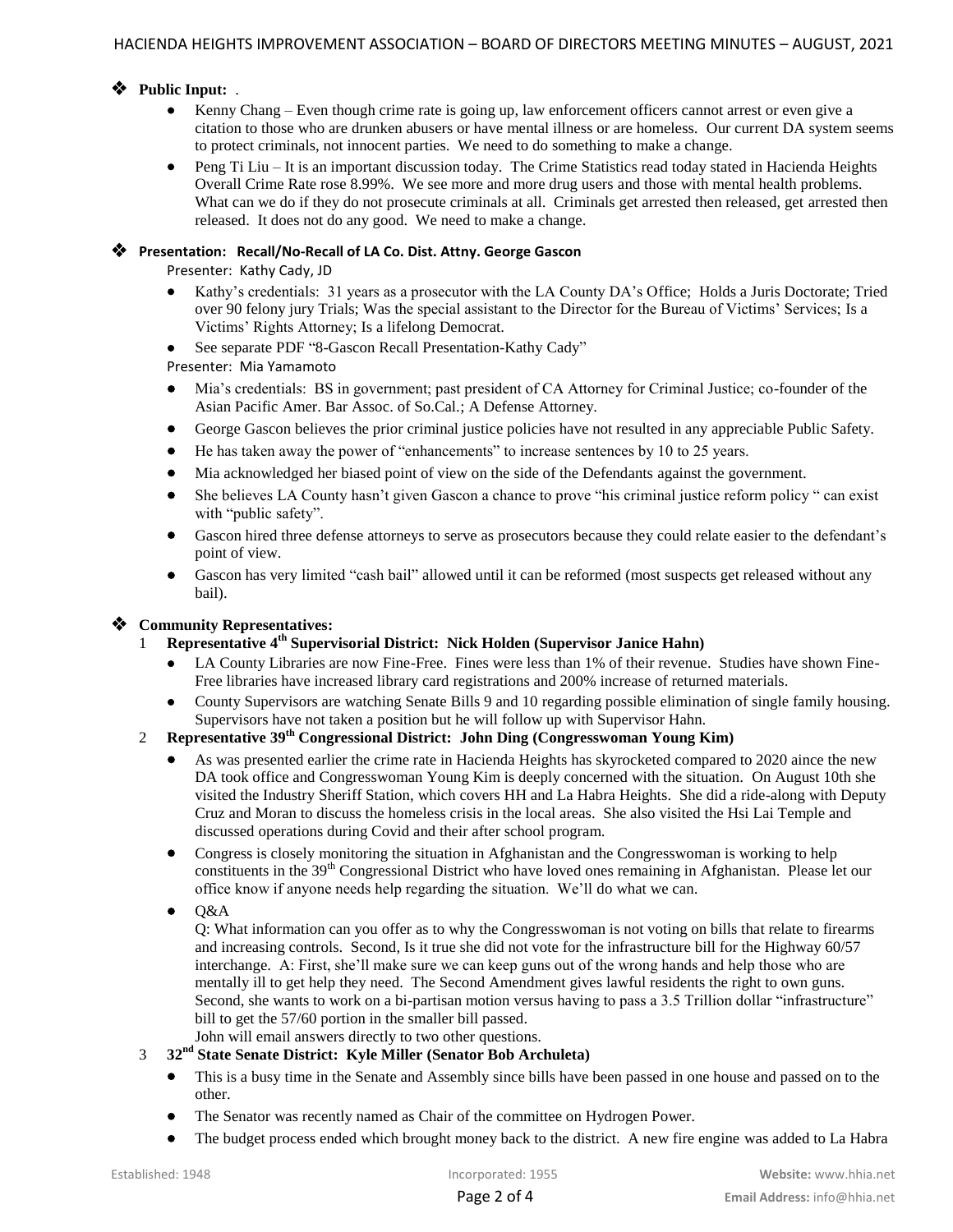Heights which has a mutual agreement with Hacienda Heights regarding fire safety.

- The Senate is working on a Heli-hydrant program. Habitat Authority has been working for one in La Habra Heights area. The Senate is proposing a bill covering the region. They are considering locations in Rose Hills, Whittier and San Gabriel Valley.
- $O&A$

Q: What is Archuleta's stance on SB9 and SB10. A: SB9 has passed in the Senate and Assembly. Both had amendments. Kyle will respond directly to Mike Williams or Scott Martin with update.

Q: Adriana – First, BSP Scoring what does Senator Archeletta think about the current method and how it should change? Second, When is the next townhall meeting with DTSC and AQMD?

A: Kyle – I cannot speak for DTSC nor AQMD. I will look into that and see when they're planning that. Our Norwalk office still has live phones for anyone with questions. There was a lengthy discussion regarding scoring and the need for meetings

- 4 **57th State Assembly District: Ramon Luquin Jr. Assembly member Lisa Calderon – Not in attendance** 5 **Hacienda Heights Librarian: Christina Cabrera-Labrador**
	- As Nick Holden announced earlier, the Library is not Fine-Free. This means the library will no longer be collecting late fees.
	- Coming in September we will be starting a bookmark contest. Watch out for more details.
	- Q&A: Q: September  $16<sup>th</sup>$  is Mexican Independence Day. Will you be having any activities for that? A: We are not doing any in person or virtual programs at our location. I will check and let you know if there are any in our library system.
- 6 **Hsi Lai Temple: Gena Ooi:** Not in attendance.
- 7 **LA Co Parks & Recreation**: **Brian Ceballos**
	- We are starting our fall season. Online and in-person classes. Senior Programming.
	- Free Recreation Programming at Steinmetz Park, Manzanita Park and Hac. Hts Community Center 2:30-5, Mon-Fri., A non-custodial program.
	- We plan an October, harvest Festival event (our version of Halloween); a November, Thanksgiving version event; and a December, winter event. More information coming.
	- Q&A: Q: Is there any movement towards settlement regarding the Landfill Park between Parks and Rec and the Sanitation District? A: Joan, I will find out the lead contact for that and let you know. Addnl info: There is a court date in April of 2023, if this goes to court. There are conversations between the sanitation district and the Dept of Parks and Rec to settle matter.
- 8 **Disaster Preparedness – Sanitation and Hygiene – Presentation**: **Maury Edwards**
	- Get your copy of "Get Ready Stay Ready…Personal Preparedness Challenge". It is available on the Home Page of HHIA.net – under EMERGENCY PREPAREDNESS
	- This is the August Challenge

## **Treasurer's Report: Consent Items: (No Items)**

## **Old Business:**

1 **Social Programs Agreement FY 20-21 Contract DG-04-400**. ................................................................Scott Martin Regarding the social programs agreement we do every year with the LA County Board of Supervisors who approve it along with the executive officers, the contract ended. I shared the final report and expense summary. Are there any questions regarding the final report and expense summary from this last fiscal year?

 The process for the application for FY 21-22 was submitted. Is there a volunteer to take the reins for the upcoming fiscal year? Victor Yang volunteered based on 10-15 hours needed for the final report and expense summary and a couple hours each month based on the activities performed to document and list expenses. Randy Blacks copious records as Treasurer made this easy. Scott will hand over the three-ring binder of instructions and samples and will be available as mentor as needed.

## **New Business**

- 1 **Appoint Annual Business Meeting Planning Committee Chair & Support** .........................................Scott Martin
	- The 2020 Annual Business Meeting was merged into the January Business meeting because of the Pandemic restrictions on in-person meetings. Whether we will be able to have a separate Annual Business Meeting for 2021 in January is still unknown. However, we still need to have a committee and Chairperson to plan the dinner event or the combined Monthly meeting.
	- The volunteers for the Committee are: Randy Black, Adriana Quinones, Geri Kleinpell, Maury Edwards, Cindy Greenup and Scott Martin. Chairperson is Eleanor Haan.
	- Scott will give Eleanor the binder with the step by step instructions and samples.